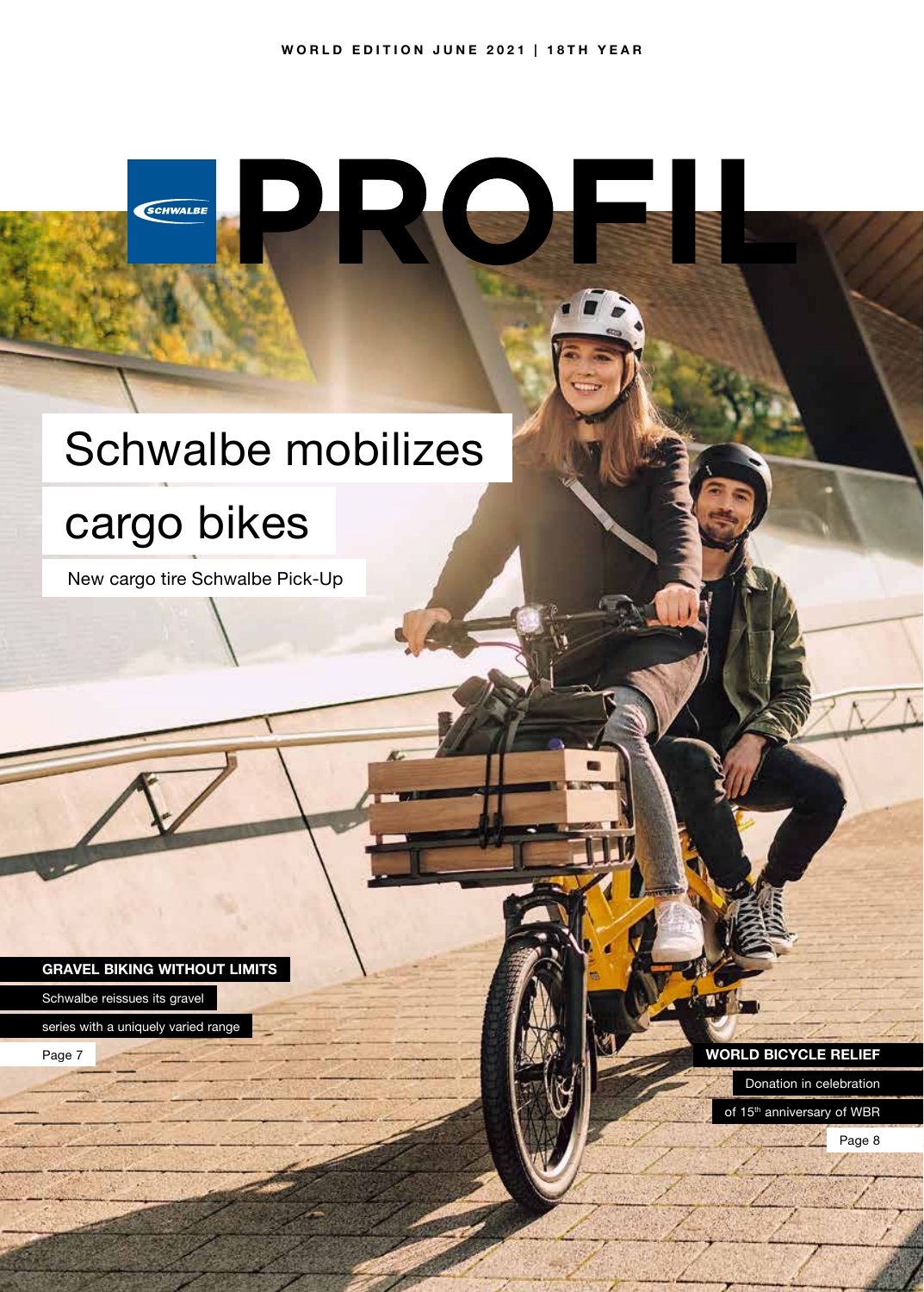

# **This tire keeps e-bikes flat-less**

With Marathon E-Plus, cyclists will truly enjoy all the benefits that modern e-bikes offer. Marathon E-Plus ensures safety, even at high speed, and rolls easily to save battery life. To prevent flats, Schwalbe has reinforced its patented SmartGuard protective layer with two extremely tough fabric layers. The resulting Dual-SmartGuard keeps all e-bikes flat-less. This well thought-out construction passed ECE-R75 certification, valid all over Europe for all e-bikes, 25 km/h or 50 km/h. An extra benefit: Marathon E-Plus is Schwalbe's first tire made of fair-trade rubber. To achieve this, the company

selected the NGO "Fair Rubber" to cooperate: For each kilogram rubber, Schwalbe pays a premium intended to improve living conditions of small farmers who grow and tap rubber – a unique premium model in the international fair trade of rubber. (www.fairrubber.org)

## **Road Tubeless: Best marks for Schwalbe One and Pro One**

Lower rolling resistance, lower air pressure, more grip and comfort: Tubeless technology wins over more and more road riders. The German road riding magazine Road Bike (2/2021) has determined the best choice of tubes in a comparative test. The result: Schwalbe Pro One came first with an overall rating 'excellent'! So the lightest of all tested tubeless tires with a weight of 252 grams was also the winner: Low weight, puncture protection and rolling resistance were top-rated by the magazine. Schwalbe One also received outstanding reviews: The German portal Velomotion (12/2020) awarded this all-rounder a test rating "very good" and commended its easy rolling, grip and "amazingly simple installation".



#### **WINNER**

German **Sustainability Award** Design 2021

#### **German Sustainability Award for tube recycling**

Schwalbe won the category Pioneers of the renowned German Sustainability Award for 2021, the biggest award in Europe. For good reasons: This worldwide unique recycling process for bicycle tubes convinced the jury with a completely closed product life cycle without generating waste products. Old tubes turn into new ones. www.schwalbe.com/recycling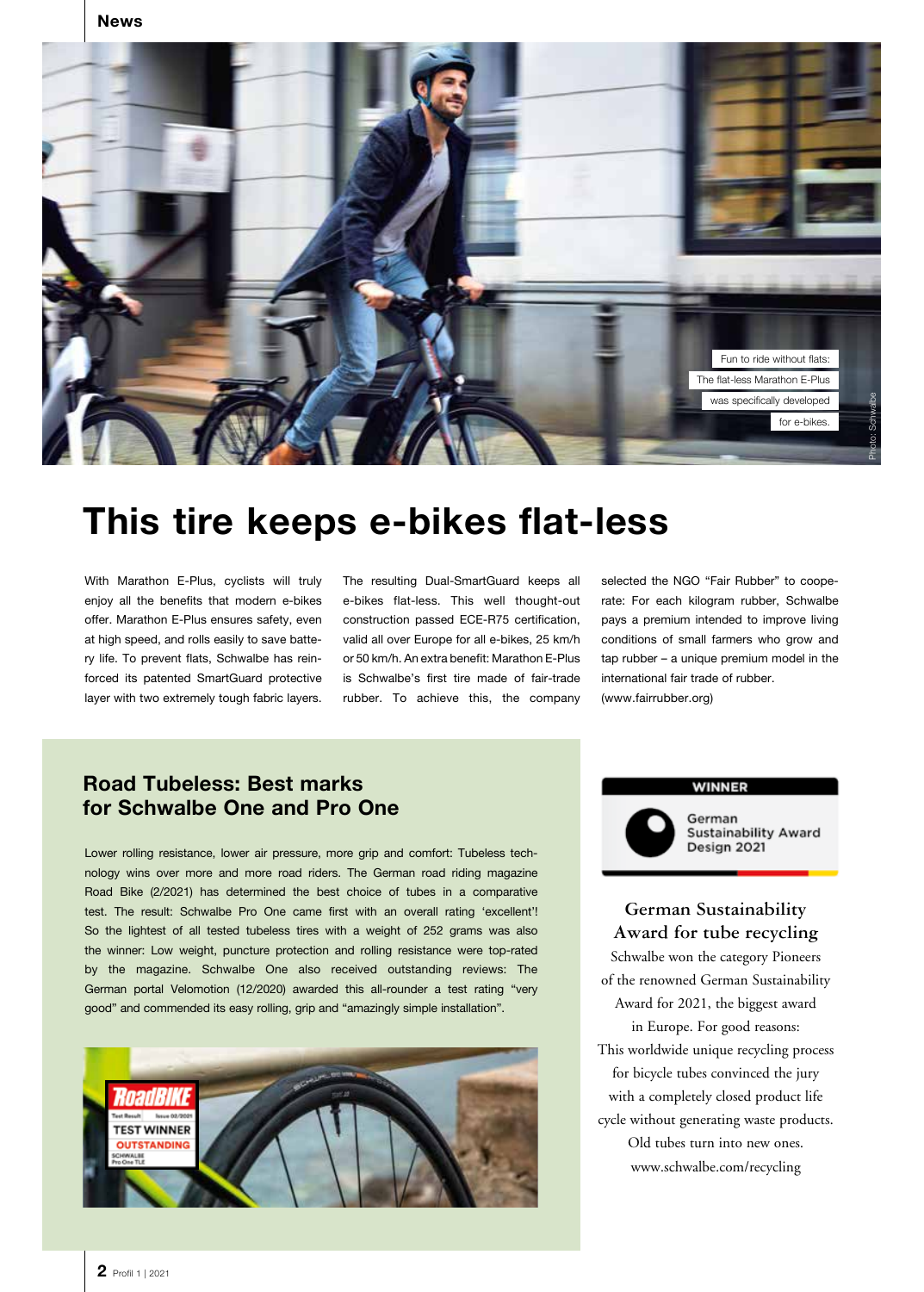## **Schwalbe Podcast with Aaron "Wheelz" Fotheringham**

This episode of the Schwalbe Podcast PUMPED features a very special member of the Schwalbe family: Aaron Fotheringham is the first person to perform a backflip in a wheelchair. The American joined Schwalbe when he was just 14 years old and started his career with a trip through international skate parks and on several TV shows. Now, almost 15 years later, he is a well known extreme sports athlete and member of the world famous Nitro Circus crew. What motivates him and what plans he has for the future unveils this episode of PUMPED.

bit.ly/3wKXDWx





# **Danny Hart joins the Cube Factory Team**

Danny Hart is back on Schwalbe tires: the British Downhill legend will be riding for the German Cube Factory Racing Team, which has been



sponsered by Schwalbe since 2017. His goals for the new saison after a difficult year 2020: "To start winning again", he said on the Schwalbe Podcast PUMPED. To be back on Schwalbe tires is a good sign for him: On Schwalbe Dirty Dans, he 2011 won his first Downhill World Championship.



## **Dear Schwalbe partners!**

The pandemic has brought about a roller-coaster of emotions concerning all areas of life, on a personal and a business level. Luckily, our bicycle industry has not suffered a long-term sales collapse. Quite the opposite has happened. In many countries and following the temporary closure of their stores, bicycle retailers experienced an increased demand for bikes, parts, accessories and workshop services never seen before.

Accommodating such a leap in sales was outside the realm of possibilities, given the short term requirement to increase capacities immediately, so that our delivery times were increased drastically in some areas. We can reassure you, however, that we are doing everything we can to adjust production capacities to the current development as quickly as possible!

Booming demand in almost all bicycle segments has also boosted cargo bikes. We are very happy about this, because they tend to replace cars and vans on the road. Our Schwalbe Pick-Up is the perfect tire for these emission-free small transporters – with innovative tire technology and a special highlight: Following the Marathon E-Plus, Schwalbe Pick-Up is our second tire made of fair trade rubber.

We wish you a successful cycling season!

Best regards,

ant Solle

Frank Bohle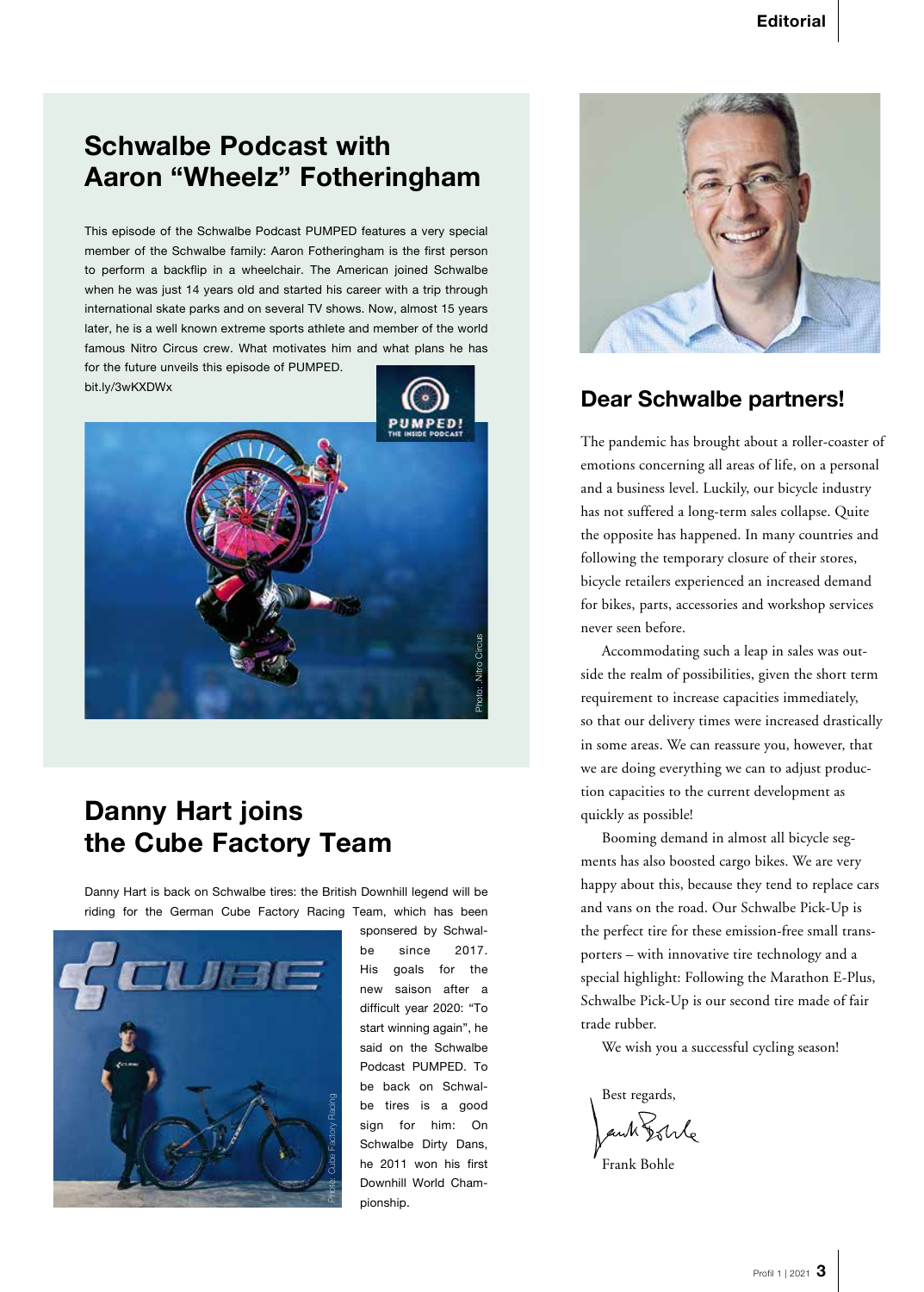# **Schwalbe Pick-Up mobilizes cargo bikes**

**Schwalbe's first true cargo tire easily gets any load of up to 300 kilograms (660 pounds) – and it is stable, low-maintenance and durable.** 

Cargo bikes gain in popularity – as a packhorse for business, to cart around the kids and groceries or to cover the last mile to a customer with zero  $CO<sub>2</sub>$ -emissions, like some parcel delivery services have started doing. The more cargo bikes there are, the fewer cars!

These emission-free, light transport vehicles set high standards in terms of material. With much higher weights, load bearing capacities and lateral forces compared to those of conventional bicycles, new tire constructions are needed: "The tires must remain stable and controllable, guarantee braking traction and grip, while offering high puncture protection and durability", says Stefan Franken, Product Manager Tour- and E-Bike Tires about the aims of the new tire.

#### **STABLE AND PUNCTURE RESISTANT**

Schwalbe's well thought-out, double carcass construction with five layers laterally and six layers underneath the tread best meet these high standards, as proven in multiple tests using a great variety of different constructions. "The carcass offers outstanding lateral protection from cuts and considerable stabilisation of the complete tire resulting in a high level of safety without risking the tire bulging under system loads of 200 to 300 kilograms or 660 pounds," explains Stefan Franken. He rates the Schwalbe Pick-Up at 6+ on Schwalbe's puncture protection scale only Marathon (E-) Plus

> **A rib segment for easy rolling, strong diamond shoulder blocks: With such a versatile tread, Schwalbe Pick-Up rolls along pavement, gravel and forest trails.**



has a slightly higher puncture protection level of 7.

Schwalbe's Pick-Up tread rolls with the same versatility as a cargo bike on pavement, gravel, and dirt tracks: Center blocks create a rib segment for easy rolling, while its strong diamond shoulder and transition blocks ensure safe cornering and braking traction on all surfaces.

#### **LOW ROLLING EXTENDS BATTERY RANGE**

Also, its compound is the first choice for all cargo bikes, with or without a motor: The Addix-E-Compound provides extremely high grip under great loads to allow safe handling; also in corners and wet weather conditions, and to transfer brake forces directly onto the ground. At the same time, it is highly durable and rolls easily.

#### **AIR PRESSURE PLAYS A KEY ROLE**

Air pressure plays a very important role with cargo bikes. "To allow a fully loaded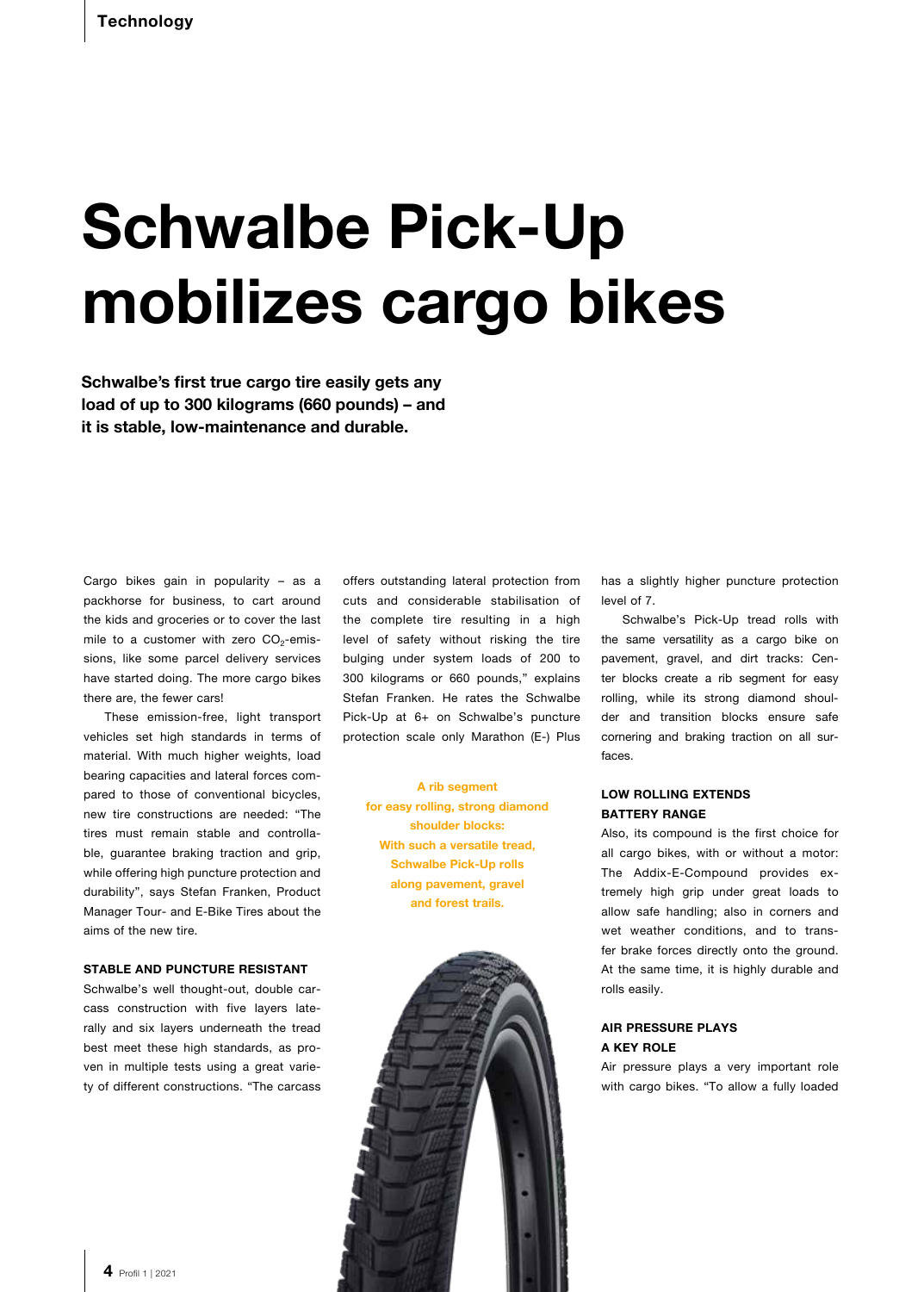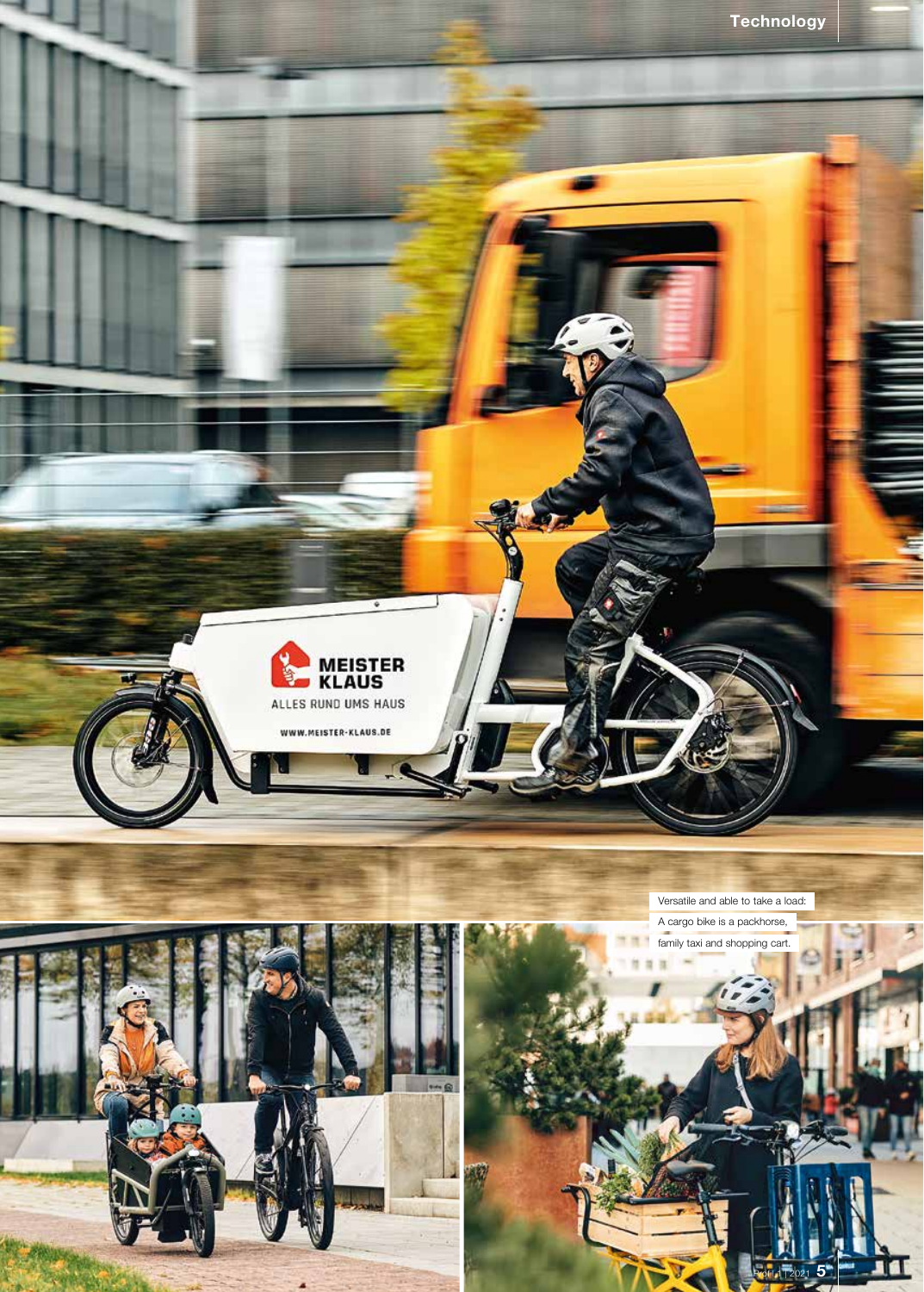

bike to roll with ease and stability while maintaining ground traction in the front, also without loads, we have determined the perfect values as a result of long test rides, brake tests and slalom rides with all sorts of imaginable loads", says Stefan Franken. (For recommended air pressures and additional information about Pick-Up please see: www.schwalbe. com/schwalbe-pick-up). "For all bikes with a cargo area, Schwalbe Pick-Up, named after pick-up trucks with a cargo area, is the best choice on the market", says Stefan Franken. Of course, it comes with European ECE-R75 certification for all e-cargo bikes up to 25 and 50 km/h.

#### **NOW WITH FAIR RUBBER**

It also contributes to fair trade: Following the Marathon E-Plus, Schwalbe Pick-Up is already the second tire whose natural rubber content completely originates from fair trade rubber. For this purpose, the company joined the NGO Fair Rubber, which is the only organisation that directly pays out member premiums, without deductions, to local small farm cooperatives. (www.fairrubber.org)



**Following the Marathon E-Plus, the Schwalbe Pick-Up is already Schwalbe's second tire with natural rubber content sourced entirely from fair trade rubber**

# **Energizer Plus Tour: Fun to ride with no limits**

The e-touring specialist Energizer Plus Tour is Schwalbe's reliable companion for tours on pavement and off-road bicycle trails. Its versatile trekking tread originates from the Marathon GT Tour, tried and proven for many years. All the other technological features also deserve a mention: With a three millimeter thick GreenGuard, it rolls with the



same protection level as the models Energizer Plus and Marathon. Made with the high-quality Addix E-Compound and a 67 EPI-carcass, first class performance for grip and safety are a given. And of course, the e-specialist comes with ECE-R75 certification for all e-bike categories. (Sizes: 28-1.40, -1.50, -1.75, -2.00.)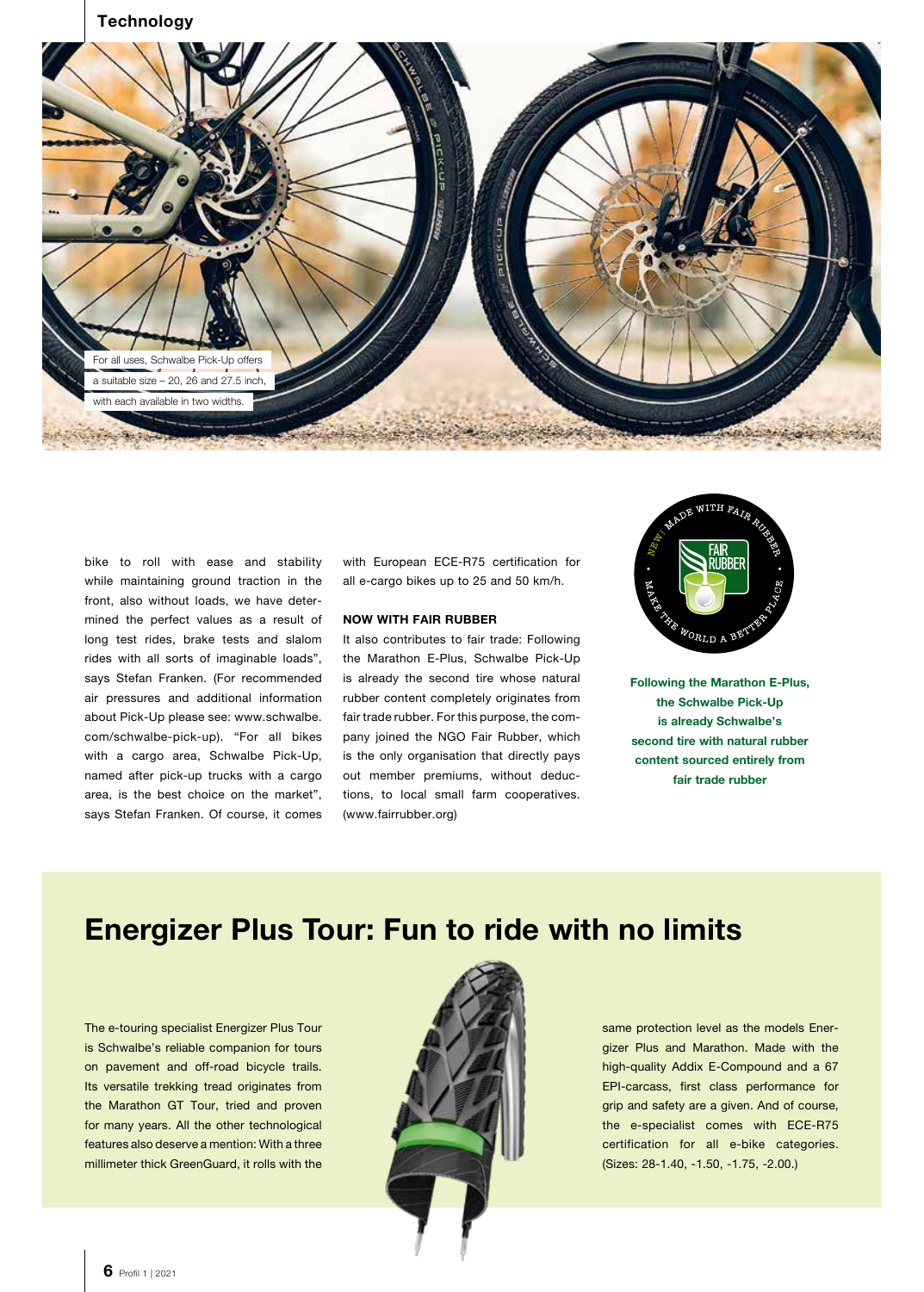

# **Gravel biking without limits: Upgrade to the G-One Series**

**Schwalbe spared no expense for the four members of its G-One family and came up with an entirely new tire technology – with a more robust, yet light-weight carcass construction, Addix-Compound and labels designed like the Pro One road tire.**

Suitable for road, off-road, overnighters and in competition, Schwalbe engineers aimed for maximum riding fun during all sorts of possible gravel adventures and transferred the new Super Ground carcasses from the MTB segment to their gravel models.

The light construction guarantees a finely balanced synthesis of puncture protection, light-weight and optimal riding properties. An overlying SnakeSkin layer encloses the entire outer carcass and effectively protects from outside damage. Another advantage: Due to the design of the outer SnakeSkin layer, the inside diameter of the tire has increased – resulting in easier installation.

In combination with the new carcass construction, the high-quality Addix Speedgrip compound can play to its strengths. The versatile rubber mix offers fantastic grip and easy rolling properties at low levels of wear while, in combination with the carcass, greatly improving off-road performance in all parameters.

#### **ALL MODELS TUBELESS EASY**

With a total of 34 versions within its four gravel specialist categories G-One Speed, G-One Allround, G-One Bite and G-One Ultrabite, Schwalbe offers a unique range on the tire market (for further information about applications, please see chart below). All four cyclocross tire models – the



**The new labels of the G-One Series are inspired by the design of the Pro One road tires.**

X-One Series – were also given an upgrade in technology with new carcasses and compounds. All tires feature state of the art Tubeless Easy technology.